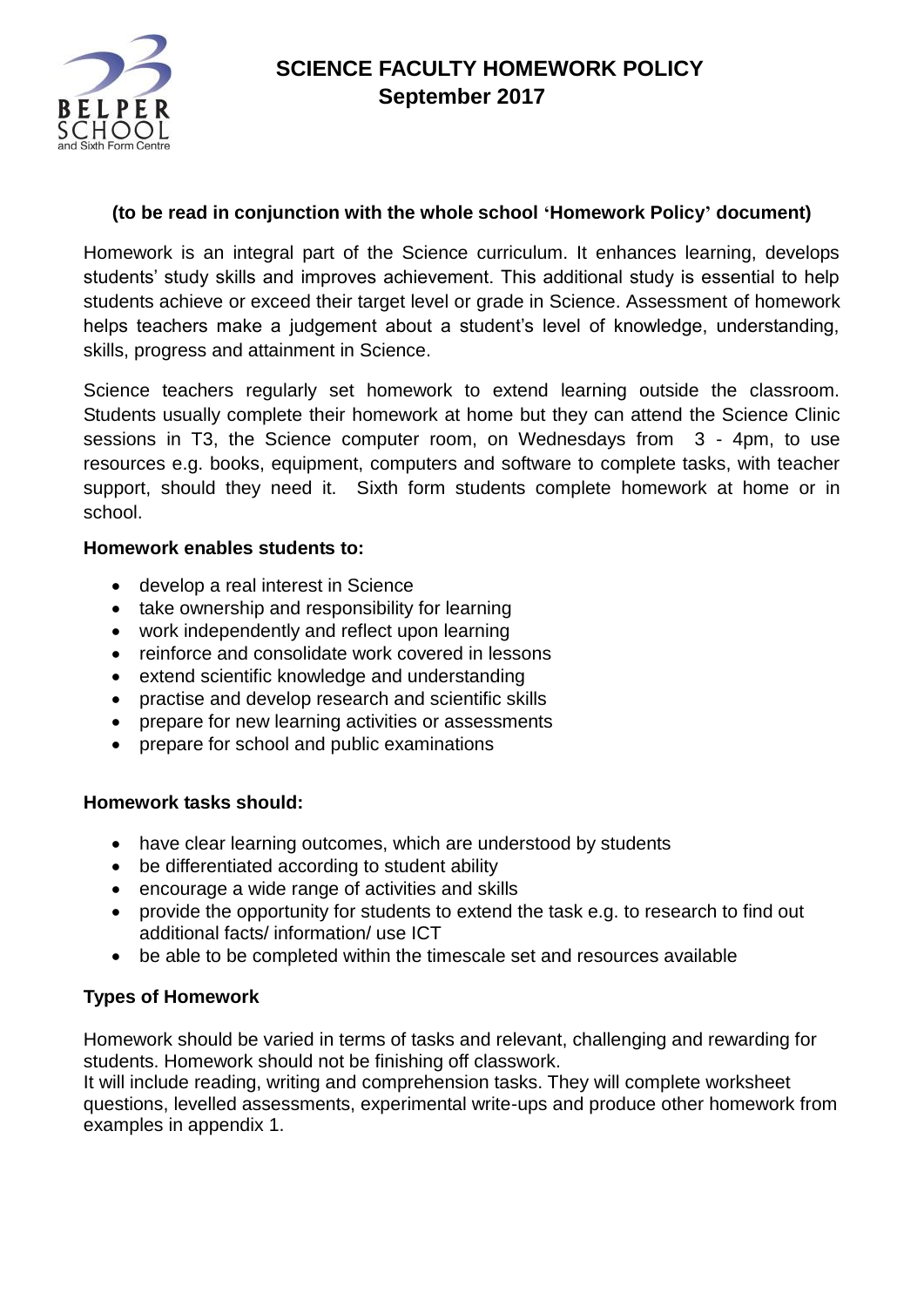

# **SCIENCE FACULTY HOMEWORK POLICY September 2017**

## **The frequency of homework**

The following time allocations should be regarded as guidelines. The time spent on homework will depend upon the nature of the task and the student's level of ability. The quality of the homework is more important than the quantity of work produced.

Science homework should be set at least once every fortnight for each class which should enable the teacher to give appropriate feedback in accordance with the marking policy. The time that students spend on homework will naturally vary depending upon both the nature of the task and the ability of the student, but the departmental guidelines are:

| Year 7            | Year 8 & 9                                      | Years 10 - 13 |
|-------------------|-------------------------------------------------|---------------|
| $30 - 45$ minutes | $\vert$ 45 – 60 minutes $\vert$ 60 – 90 minutes |               |

In weeks where a homework task is not set, it is vital, particularly at GCSE and A-level that we set the expectation that students will be using revision guides or the Quizlet website to review and consolidate work done in class. On occasion, it may be appropriate to set them some questions which can be peer/self-assessed in class the following lesson.

### **Responsibilities**

**The student will:**

- listen to homework instructions in the Science lesson
- write instructions for the HW task and the deadline date into their planner
- attempt all parts of the homework to the best of their ability
- whenever possible inform their Science teacher of any difficulties regarding homework, in advance of the deadline
- ensure that homework is fully completed and handed in to meet the deadline

### **The Science teacher will:**

- allocate time to setting homework in lesson.
- set regular homework according to the Science Homework Policy
- provide the relevant stimulus materials for the Science homework
- give full and comprehensive instructions to students
- set deadlines for completed work and ensure that they are met
- provide students with help and support for homework
- assess, give constructive feedback and return homework to students in line with the Science Faculty and whole school assessment policies
- reward students appropriately, in line with whole school policy, when they produce high quality homework
- sanction students appropriately, in line with whole school policy, for lack of homework, incomplete or poor quality homework
- inform the relevant Science manager if a student continues to present problems relating to homework so further action can be taken